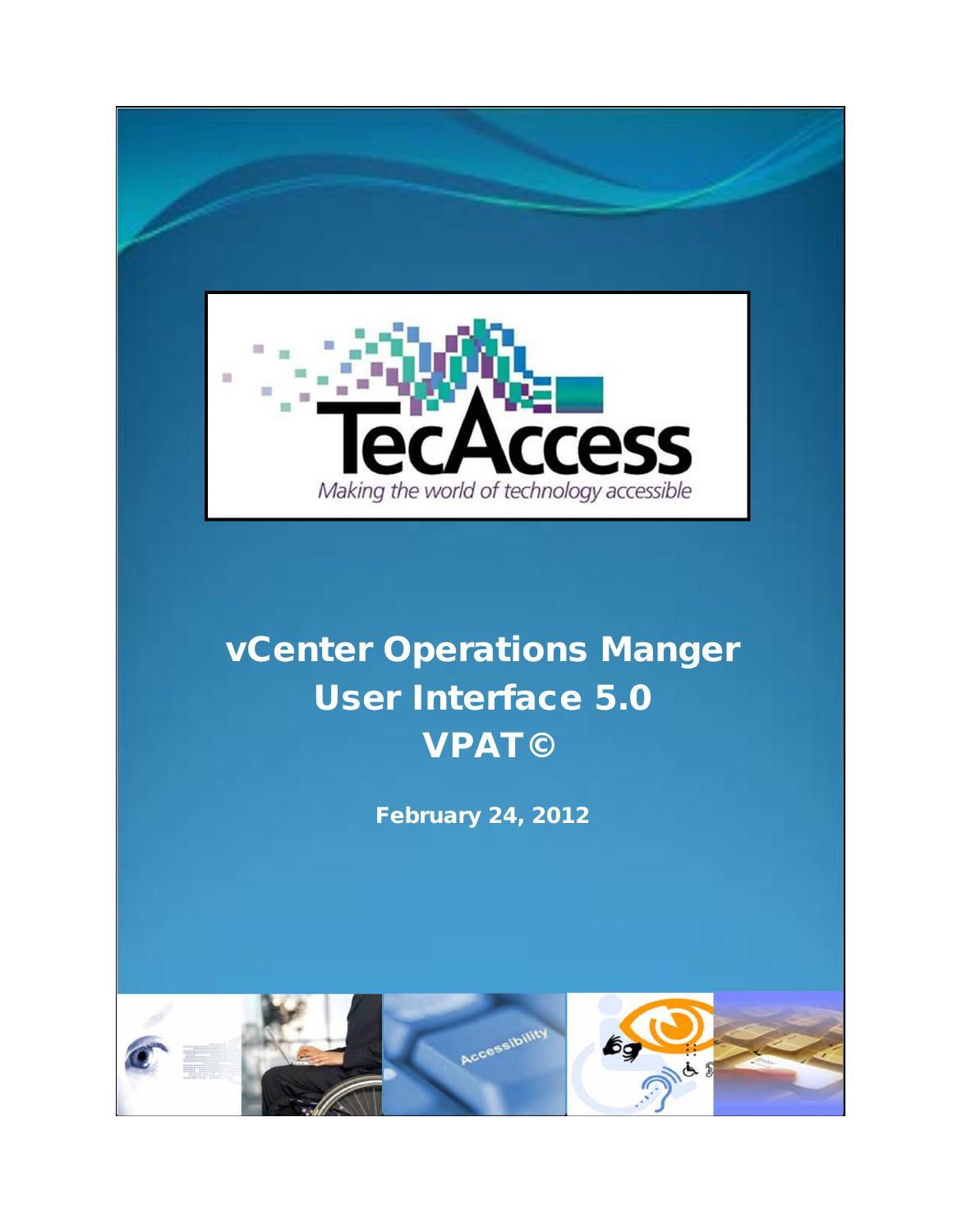

# **VPAT©**

Since the VPAT must be comprehensive, all Section 508 issues on all pages must be corrected to sustain compliance.

| <b>Criteria</b>                                                                    | <b>Supporting</b><br><b>Features</b>      | <b>Remarks and Explanations</b>                     |
|------------------------------------------------------------------------------------|-------------------------------------------|-----------------------------------------------------|
| Section 1194.21 Software Applications<br>and Operating Systems                     | Not Applicable                            | Not Applicable                                      |
| Section 1194.22 Web-based Intranet<br>and Internet Information and<br>Applications | Does Not<br><b>Support</b>                | Please refer to the 1194.22 section for<br>details. |
| Section 1194.23 Telecommunications<br>Products                                     | Not Applicable                            | Not Applicable                                      |
| Section 1194.24 Video and Multi-<br>media Products                                 | Not Applicable                            | Not Applicable                                      |
| Section 1194.25 Self-Contained,<br><b>Closed Products</b>                          | Not Applicable                            | Not Applicable                                      |
| Section 1194.26 Desktop and Portable<br>Computers                                  | Not Applicable                            | Not Applicable                                      |
| Section 1194.31 Functional<br>Performance Criteria                                 | <b>Supports with</b><br><b>Exceptions</b> | Please refer to the 1194.31 section for<br>details. |
| Section 1194.41 Information,<br>Documentation, and Support                         | <b>Supports</b>                           | Please refer to the 1194.41 section for<br>details. |

#### **Support Levels**

| <b>Support Level</b>                                       | <b>Description</b>                                                                                                                                                               |
|------------------------------------------------------------|----------------------------------------------------------------------------------------------------------------------------------------------------------------------------------|
| <b>Supports</b>                                            | Use this language when you determine the product<br>fully meets the letter and intent of the Criteria.                                                                           |
| <b>Supports with Exceptions/Minor</b><br><b>Exceptions</b> | Use this language when you determine the product<br>does not fully meet the letter and intent of the<br>Criteria, but provides some level of access relative to<br>the Criteria. |
| <b>Supports through Equivalent</b><br><b>Facilitation</b>  | Use this language when you have identified an<br>alternate way to meet the intent of the Criteria or<br>when the product does not fully meet the intent of<br>the Criteria.      |

TecAccess LLC 2410 Granite Ridge Road Building A, Unit 1 Rockville, VA 23146 **CONFIDENTIAL AND PROPRIETARY**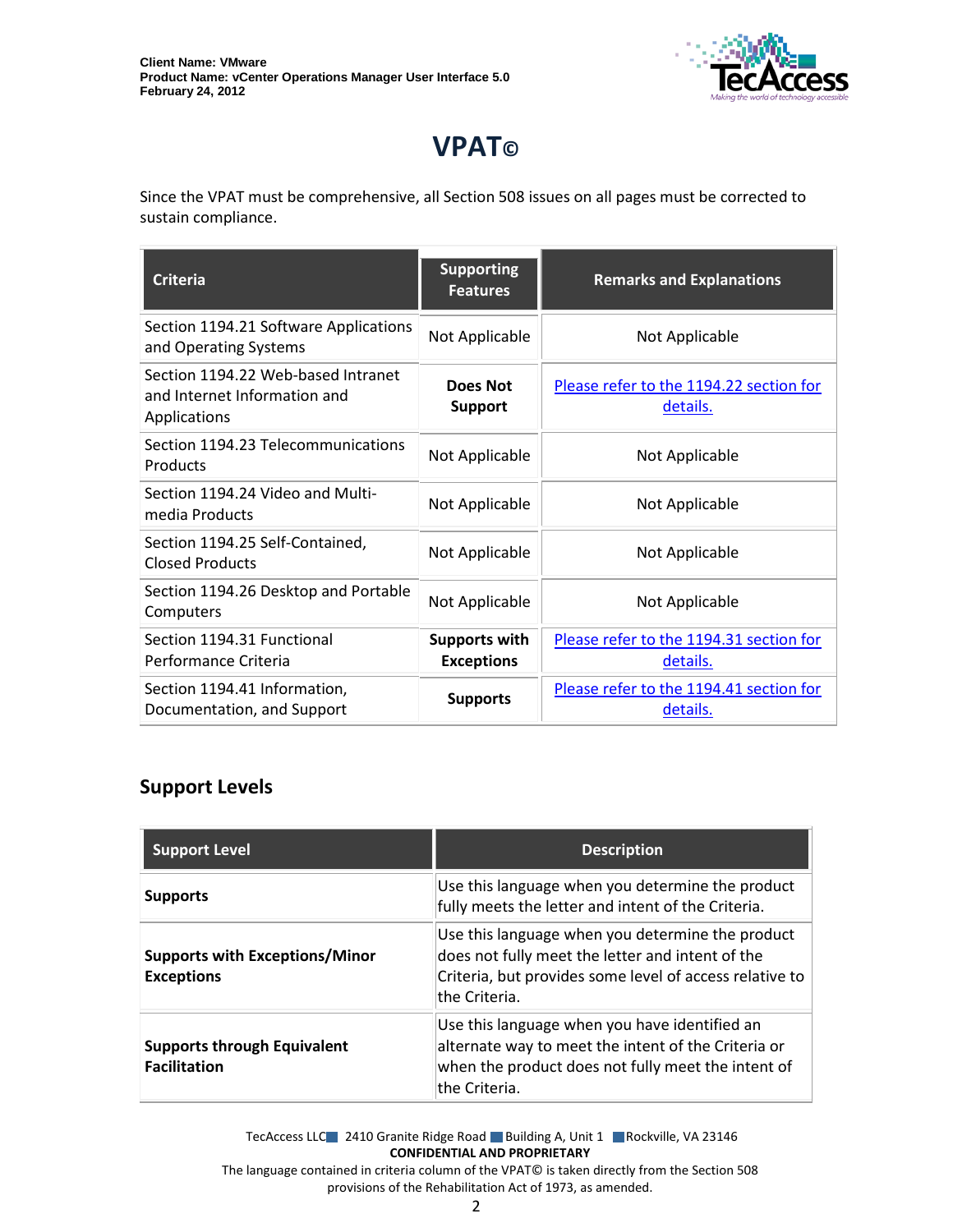

| <b>Support Level</b>                                                | <b>Description</b>                                                                                                                                                                                                                                                                                                                                  |
|---------------------------------------------------------------------|-----------------------------------------------------------------------------------------------------------------------------------------------------------------------------------------------------------------------------------------------------------------------------------------------------------------------------------------------------|
| Supports when combined with<br><b>Compatible AT</b>                 | Use this language when you determine the product<br>fully meets the letter and intent of the Criteria when<br>used in combination with Compatible Assistive<br>Technology ("AT"). For example, many software<br>programs can provide speech output when<br>combined with a compatible screen reader<br>(commonly used AT for people who are blind). |
| <b>Does Not Support</b>                                             | Use this language when you determine the product<br>does not meet the letter or intent of the Criteria.                                                                                                                                                                                                                                             |
| <b>Not Applicable</b>                                               | Use this language when you determine the Criteria<br>does not apply to the specific product.                                                                                                                                                                                                                                                        |
| Not Applicable - Fundamental<br><b>Alteration Exception Applies</b> | Use this language when you determine a<br>Fundamental Alteration of the product would be<br>required to meet the Criteria (see the access board's<br>standards for the definition of "fundamental<br>alteration").                                                                                                                                  |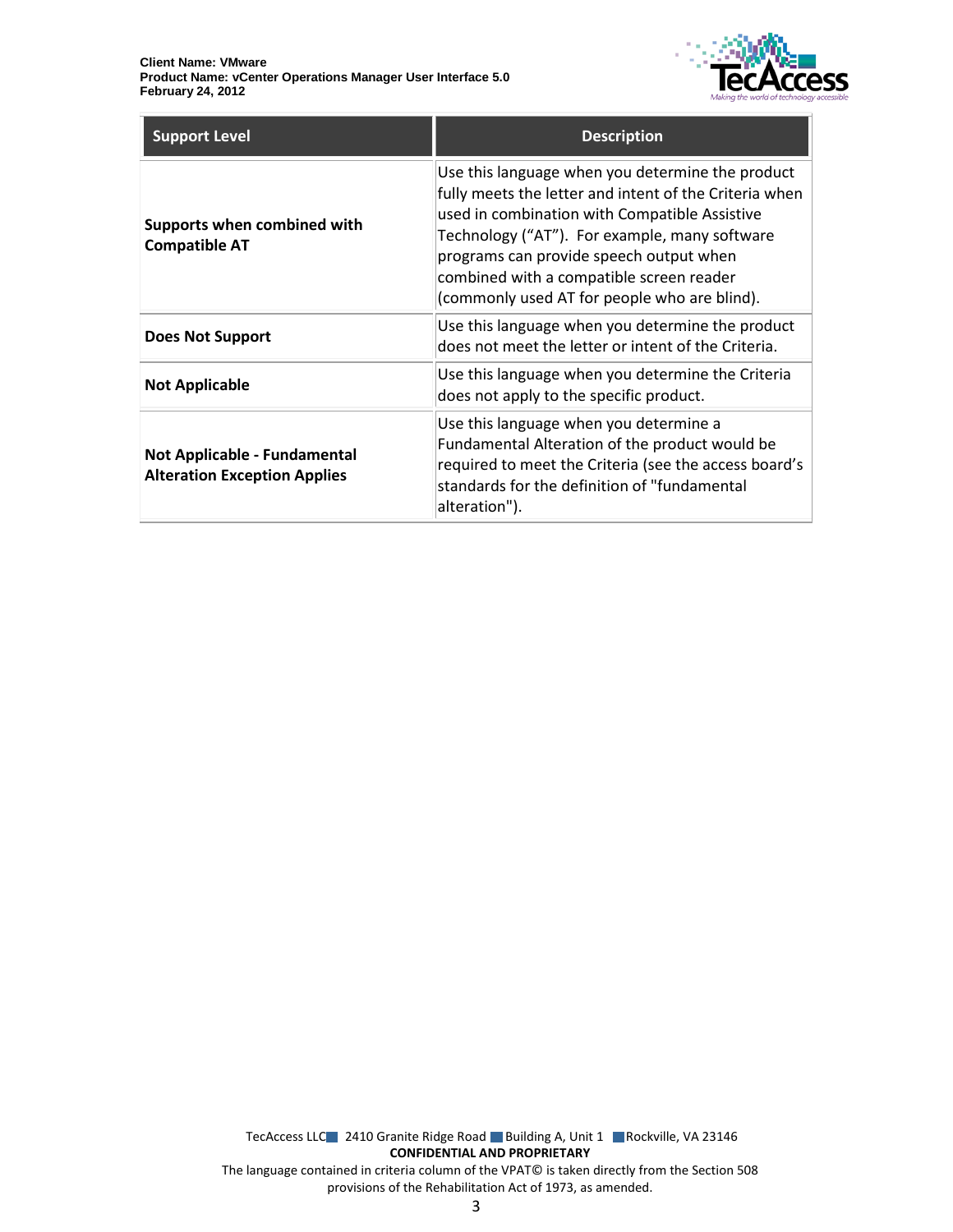

#### <span id="page-3-0"></span>**§ 1194.22 Web-based Intranet and Internet Information and Applications**

| <b>Criteria</b>                                                                                                                                                          | <b>Support Level</b>                      | <b>Remarks and Explanations</b>                                                                                                                                                                                           |
|--------------------------------------------------------------------------------------------------------------------------------------------------------------------------|-------------------------------------------|---------------------------------------------------------------------------------------------------------------------------------------------------------------------------------------------------------------------------|
| (a) A text equivalent for every<br>non-text element shall be<br>provided (e.g., via "alt",<br>"longdesc", or in element<br>content).                                     | <b>Supports with</b><br><b>Exceptions</b> | Text equivalents for non-text elements<br>are available to comprehend content<br>and to aid in navigation with some<br>exceptions. Exceptions include graphs,<br>many informative images and some<br>decorative graphics. |
| (b) Equivalent alternatives for any<br>multimedia presentation shall be<br>synchronized with the<br>presentation.                                                        | <b>Not Applicable</b>                     | Web pages do not have multimedia<br>presentations.                                                                                                                                                                        |
| (c) Web pages shall be designed<br>so that all information conveyed<br>with color is also available without<br>color, for example from context or<br>markup.             | <b>Does Not Support</b>                   | When color conveys information, text<br>or programmatically implemented<br>equivalents are not provided.<br>Examples include information in<br>graphs and selected tabs.                                                  |
| (d) Documents shall be organized<br>so they are readable without<br>requiring an associated style<br>sheet.                                                              | <b>Does Not Support</b>                   | Webpages are not readable when<br>stylesheets are disabled or with user-<br>defined stylesheets.                                                                                                                          |
| (e) Redundant text links shall be<br>provided for each active region of<br>a server-side image map.                                                                      | <b>Not Applicable</b>                     | vCenter Operations Manager User<br>Interface 5.0 does not have server-side<br>image maps.                                                                                                                                 |
| (f) Client-side image maps shall be<br>provided instead of server-side<br>image maps except where the<br>regions cannot be defined with an<br>available geometric shape. | <b>Not Applicable</b>                     | vCenter Operations Manager User<br>Interface 5.0 does not have client-side<br>image maps.                                                                                                                                 |
| (g) Row and column headers shall<br>be identified for data tables.                                                                                                       | <b>Does Not Support</b>                   | Row and column headers of data<br>tables do not have identifying<br>information. Column headers also are<br>not in the same tables as associated<br>data cells.                                                           |
| (h) Markup shall be used to<br>associate data cells and header<br>cells for data tables that have two<br>or more logical levels of row or<br>column headers.             | <b>Not Applicable</b>                     | <b>VCenter Operations Manager User</b><br>Interface 5.0 does not have data tables<br>with multi-level columns or rows.                                                                                                    |

TecAccess LLC 2410 Granite Ridge Road Building A, Unit 1 Rockville, VA 23146 **CONFIDENTIAL AND PROPRIETARY**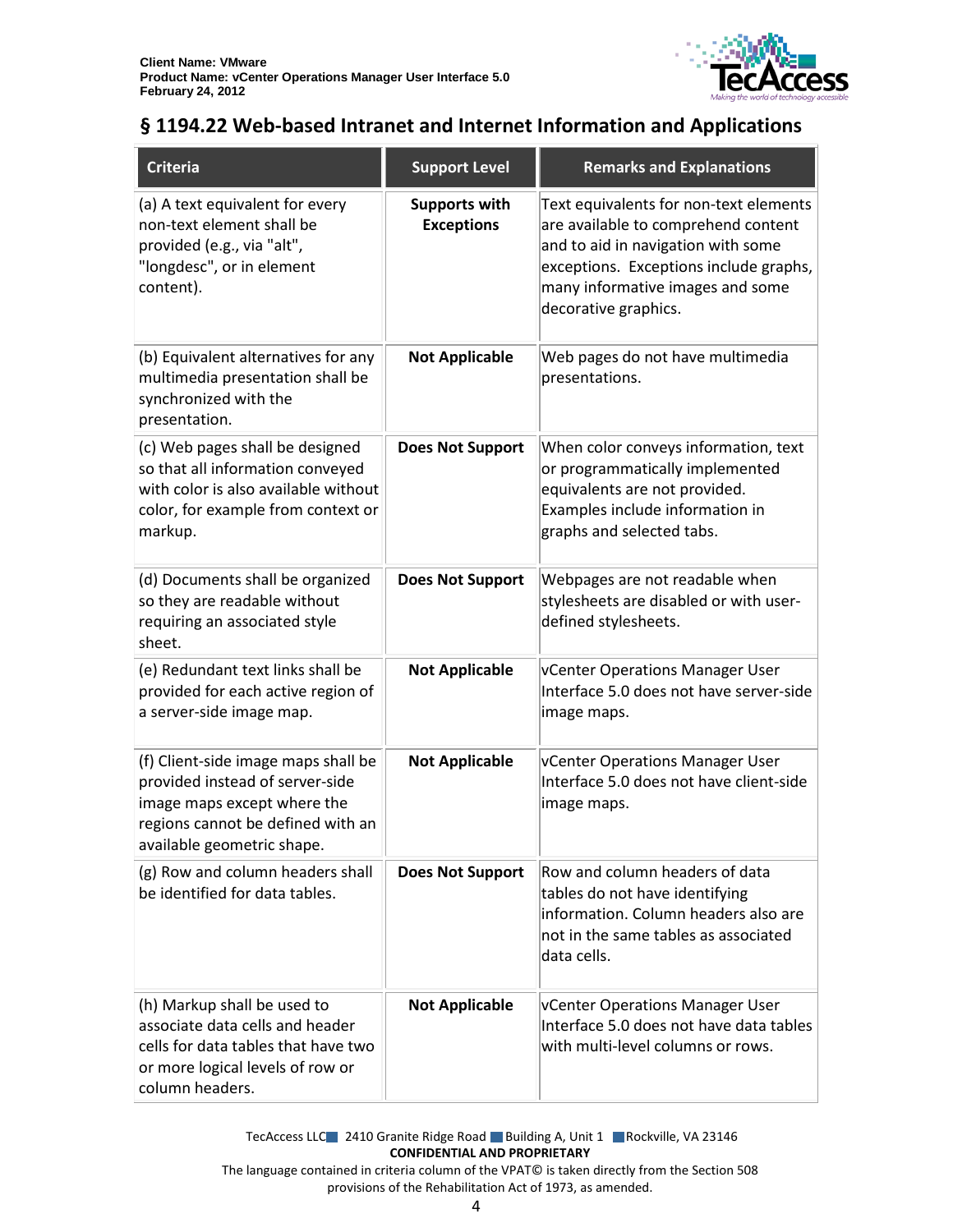

| <b>Criteria</b>                                                                                                                                                                                                                                                                                                             | <b>Support Level</b>               | <b>Remarks and Explanations</b>                                                                                                                                                                                                                                                                                                                                                                                                           |
|-----------------------------------------------------------------------------------------------------------------------------------------------------------------------------------------------------------------------------------------------------------------------------------------------------------------------------|------------------------------------|-------------------------------------------------------------------------------------------------------------------------------------------------------------------------------------------------------------------------------------------------------------------------------------------------------------------------------------------------------------------------------------------------------------------------------------------|
| (i) Frames shall be titled with text<br>that facilitates frame identification<br>and navigation                                                                                                                                                                                                                             | <b>Does Not Support</b>            | Title attributes are not provided to<br>help assistive technology users identify<br>and navigate to frames.                                                                                                                                                                                                                                                                                                                               |
| (j) Pages shall be designed to<br>avoid causing the screen to flicker<br>with a frequency greater than 2 Hz<br>and lower than 55 Hz.                                                                                                                                                                                        | <b>Supports</b>                    | Web pages do not have content that<br>flashes or blinks with a frequency<br>greater than 2 Hz and lower than 55<br>Hz.                                                                                                                                                                                                                                                                                                                    |
| (k) A text-only page, with<br>equivalent information or<br>functionality, shall be provided to<br>make a web site comply with the<br>provisions of this part, when<br>compliance cannot be<br>accomplished in any other way.<br>The content of the text-only page<br>shall be updated whenever the<br>primary page changes. | <b>Supports</b>                    | Text-only pages are provided since<br>compliance cannot be met any other<br>way or are not required.                                                                                                                                                                                                                                                                                                                                      |
| (I) When pages utilize scripting<br>languages to display content, or to<br>create interface elements, the<br>information provided by the script<br>shall be identified with functional<br>text that can be read by Assistive<br>Technology.                                                                                 | Supports with<br><b>Exceptions</b> | Assistive technology and keyboard<br>users can access scripted interfaces,<br>with some exceptions. Exceptions<br>include expand/collapse interfaces,<br>tooltips on graphs, "Sort" selectors of<br>column headers top navigation links,<br>tabs, many links to popup dialogs and<br>calendar controls. Furthermore,<br>graphic and silver buttons that are<br>keyboard accessible cannot obtain<br>visible focus when users tab to them. |
| (m) When a web page requires<br>that an applet, plug-in or other<br>application be present on the<br>client system to interpret page<br>content, the page must provide a<br>link to a plug-in or applet that<br>complies with §1194.21(a)<br>through (I).                                                                   | <b>Does Not Support</b>            | vCenter Operations Manager User<br>Interface 5.0 does not provide links to<br>accessible applets and/or plug-ins<br>whose files appear on the website.<br>Some pages have PDF files without<br>links to download and install the<br>Adobe Reader.                                                                                                                                                                                         |
| (n) When electronic forms are<br>designed to be completed on-line,<br>the form shall allow people using<br>Assistive Technology to access the                                                                                                                                                                               | Supports with<br><b>Exceptions</b> | Assistive technologies, such as screen<br>readers, may not identify and navigate<br>to all form elements to complete and<br>submit forms online. Form fields do                                                                                                                                                                                                                                                                           |

TecAccess LLC 2410 Granite Ridge Road Building A, Unit 1 Rockville, VA 23146 **CONFIDENTIAL AND PROPRIETARY**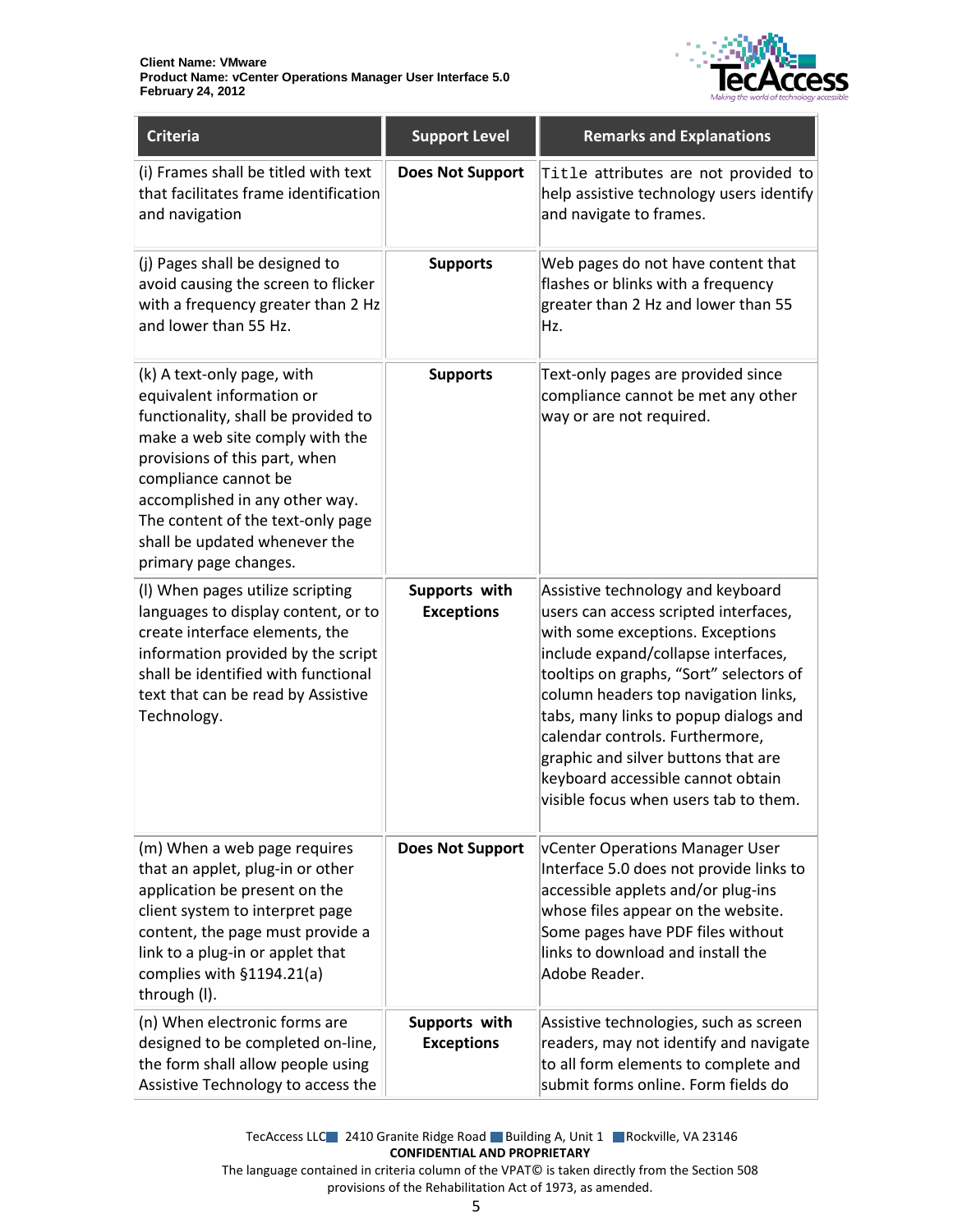

| <b>Criteria</b>                                                                                                                                   | <b>Support Level</b>    | <b>Remarks and Explanations</b>                                                                                         |
|---------------------------------------------------------------------------------------------------------------------------------------------------|-------------------------|-------------------------------------------------------------------------------------------------------------------------|
| information, field elements, and<br>functionality required for<br>completion and submission of the<br>form, including all directions and<br>cues. |                         | not have explicit labeling. Associated<br>form fields also are not in fieldsets.                                        |
| (o) A method shall be provided<br>that permits users to skip<br>repetitive navigation links.                                                      | <b>Does Not Support</b> | Assistive technology and keyboard<br>users cannot bypass repetitive<br>navigation links.                                |
| (p) When a timed response is<br>required, the user shall be alerted<br>and given sufficient time to<br>indicate more time is required.            | <b>Does Not Support</b> | When timed responses are required,<br>the server does not alert users or<br>provide them options for extended<br>ltime. |

*Note to 1194.22: The Board interprets paragraphs (a) through (k) of this section as consistent with the following priority 1 Checkpoints of the Web Content Accessibility Guidelines 1.0 (WCAG 1.0) (May 5 1999) published by the Web Accessibility Initiative of the World Wide Web Consortium: Paragraph (a) - 1.1, (b) - 1.4, (c) - 2.1, (d) - 6.1, (e) - 1.2, (f) - 9.1, (g) - 5.1, (h) - 5.2, (i) - 12.1, (j) - 7.1, (k) - 11.4.*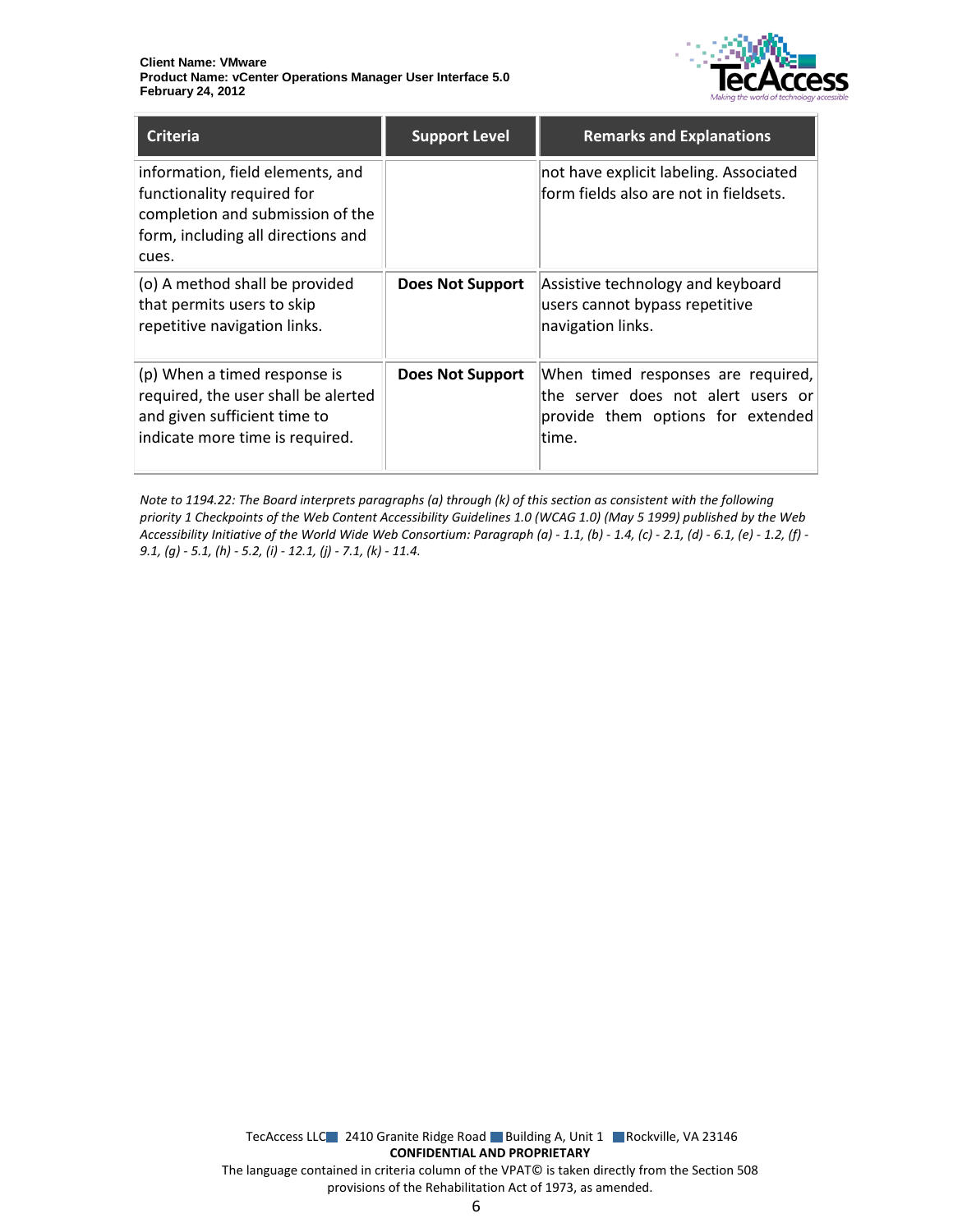

### <span id="page-6-0"></span>**§1194.31 Functional Performance Criteria**

| <b>Criteria</b>                                                                                                                                                                                                                                                                                                                     | <b>Support Level</b>                      | <b>Remarks and Explanations</b>                                                                                                                                                                                                                                                                                                                                                                                                                                                       |
|-------------------------------------------------------------------------------------------------------------------------------------------------------------------------------------------------------------------------------------------------------------------------------------------------------------------------------------|-------------------------------------------|---------------------------------------------------------------------------------------------------------------------------------------------------------------------------------------------------------------------------------------------------------------------------------------------------------------------------------------------------------------------------------------------------------------------------------------------------------------------------------------|
| (a) At least one mode of operation<br>and information retrieval that does<br>not require user vision shall be<br>provided, or support for Assistive<br>Technology used by people who<br>are blind or visually impaired shall<br>be provided.                                                                                        | <b>Supports with</b><br><b>Exceptions</b> | Some information retrieval processes<br>and/or operations require vision and<br>may not provide support for assistive<br>technologies. Graphs, many<br>informative images and some<br>decorative graphics do not have text<br>equivalents. Color-conveyed<br>information and frames also do not<br>have text equivalents. Column headers<br>of data tables do not have structural<br>markup. Form fields do not have<br>explicit labeling. Headings do not have<br>structural markup. |
| (b) At least one mode of operation<br>and information retrieval that does<br>not require visual acuity greater<br>than 20/70 shall be provided in<br>audio and enlarged print output<br>working together or independently,<br>or support for Assistive Technology<br>used by people who are visually<br>impaired shall be provided. | <b>Supports with</b><br><b>Exceptions</b> | Some information retrieval processes<br>and/or operations require vision acuity<br>greater than 20/70 and may not<br>provide support for assistive<br>technologies. Graphs, many<br>informative images and some<br>decorative graphics do not have text<br>equivalents. Color-conveyed<br>information also do not have text<br>equivalents. Text cannot be resized.                                                                                                                   |
| (c) At least one mode of operation<br>and information retrieval that does<br>not require user hearing shall be<br>provided, or support for Assistive<br>Technology used by people who<br>are deaf or hard of hearing shall be<br>provided                                                                                           | <b>Supports</b>                           | vCenter Operations Manager User<br>Interface 5.0 does not require hearing<br>for information retrieval and<br>operations. Support for hearing<br>devices may be provided.                                                                                                                                                                                                                                                                                                             |
| (d) Where audio information is<br>important for the use of a product,<br>at least one mode of operation and<br>information retrieval shall be<br>provided in an enhanced auditory<br>fashion, or support for assistive<br>hearing devices shall be provided.                                                                        | <b>Not Applicable</b>                     | vCenter Operations Manager User<br>Interface 5.0 does not have audio<br>information.                                                                                                                                                                                                                                                                                                                                                                                                  |
| (e) At least one mode of operation<br>and information retrieval that does<br>not require user speech shall be                                                                                                                                                                                                                       | <b>Supports</b>                           | vCenter Operations Manager User<br>Interface 5.0 does not require speech<br>for information retrieval or operations.                                                                                                                                                                                                                                                                                                                                                                  |

TecAccess LLC 2410 Granite Ridge Road Building A, Unit 1 Rockville, VA 23146 **CONFIDENTIAL AND PROPRIETARY**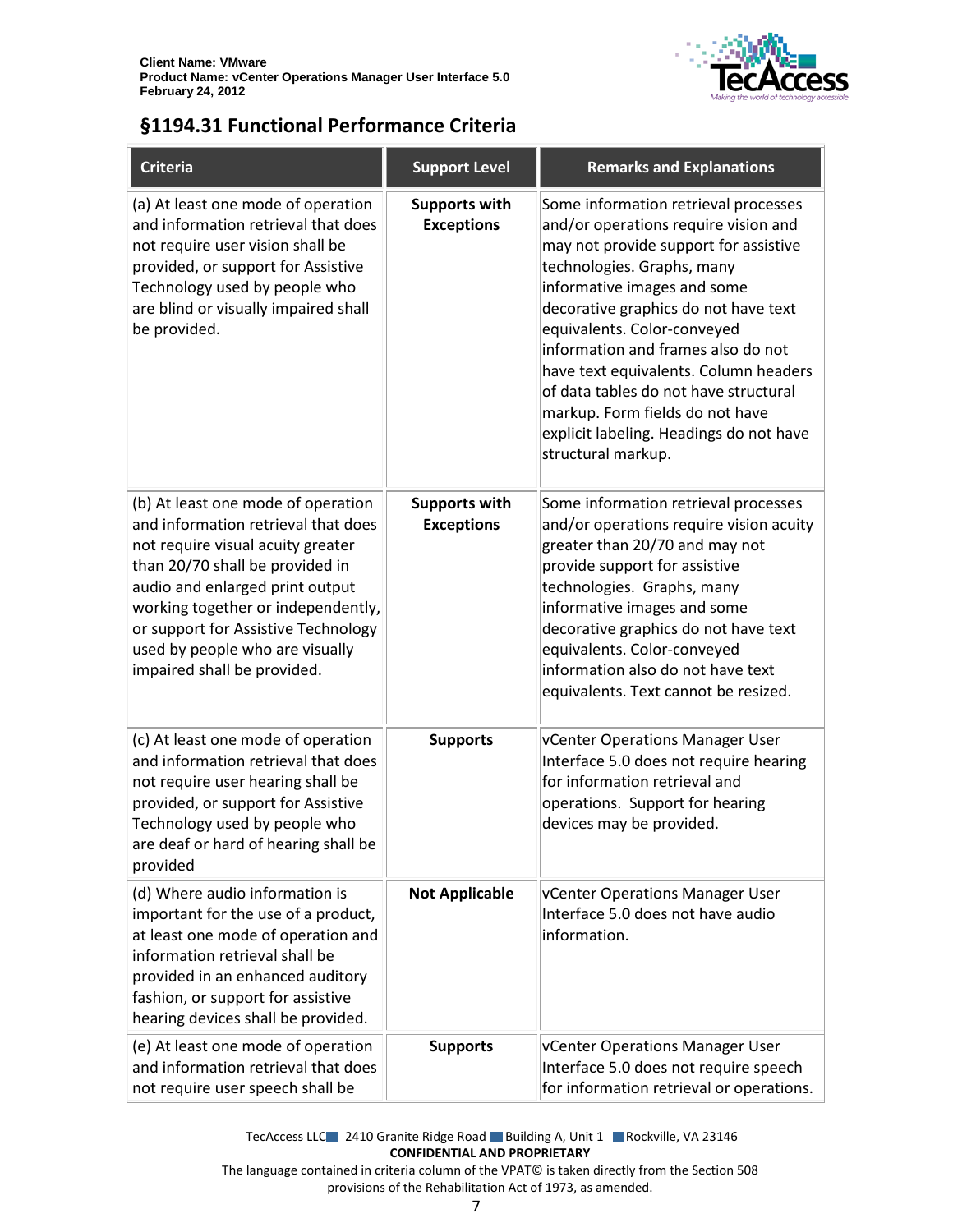

| <b>Criteria</b>                                                                                                                                                                                                      | <b>Support Level</b>               | <b>Remarks and Explanations</b>                                                                                                                                                                                                                                                                                                                                                                                                                                                                                                                          |
|----------------------------------------------------------------------------------------------------------------------------------------------------------------------------------------------------------------------|------------------------------------|----------------------------------------------------------------------------------------------------------------------------------------------------------------------------------------------------------------------------------------------------------------------------------------------------------------------------------------------------------------------------------------------------------------------------------------------------------------------------------------------------------------------------------------------------------|
| provided, or support for Assistive<br>Technology used by people with<br>disabilities shall be provided.                                                                                                              |                                    | Support for assistive technologies may<br>be provided.                                                                                                                                                                                                                                                                                                                                                                                                                                                                                                   |
| (f) At least one mode of operation<br>and information retrieval that does<br>not require fine motor control or<br>simultaneous actions and that is<br>operable with limited reach and<br>strength shall be provided. | Supports with<br><b>Exceptions</b> | vCenter Operations Manager User<br>Interface 5.0 does not require fine<br>motor control or simultaneous actions.<br>Persons with dexterity impairments can<br>perform product operations, with some<br>exceptions. Exceptions include<br>expand/collapse interfaces, tooltips on<br>graphs, "Sort" selectors of column<br>headers top navigation links, tabs,<br>many links to popup dialogs and<br>calendar controls. Furthermore, graphic<br>and silver buttons that are keyboard<br>accessible cannot obtain visible focus<br>when users tab to them. |

TecAccess LLC 2410 Granite Ridge Road Building A, Unit 1 Rockville, VA 23146 **CONFIDENTIAL AND PROPRIETARY** The language contained in criteria column of the VPAT© is taken directly from the Section 508 provisions of the Rehabilitation Act of 1973, as amended.